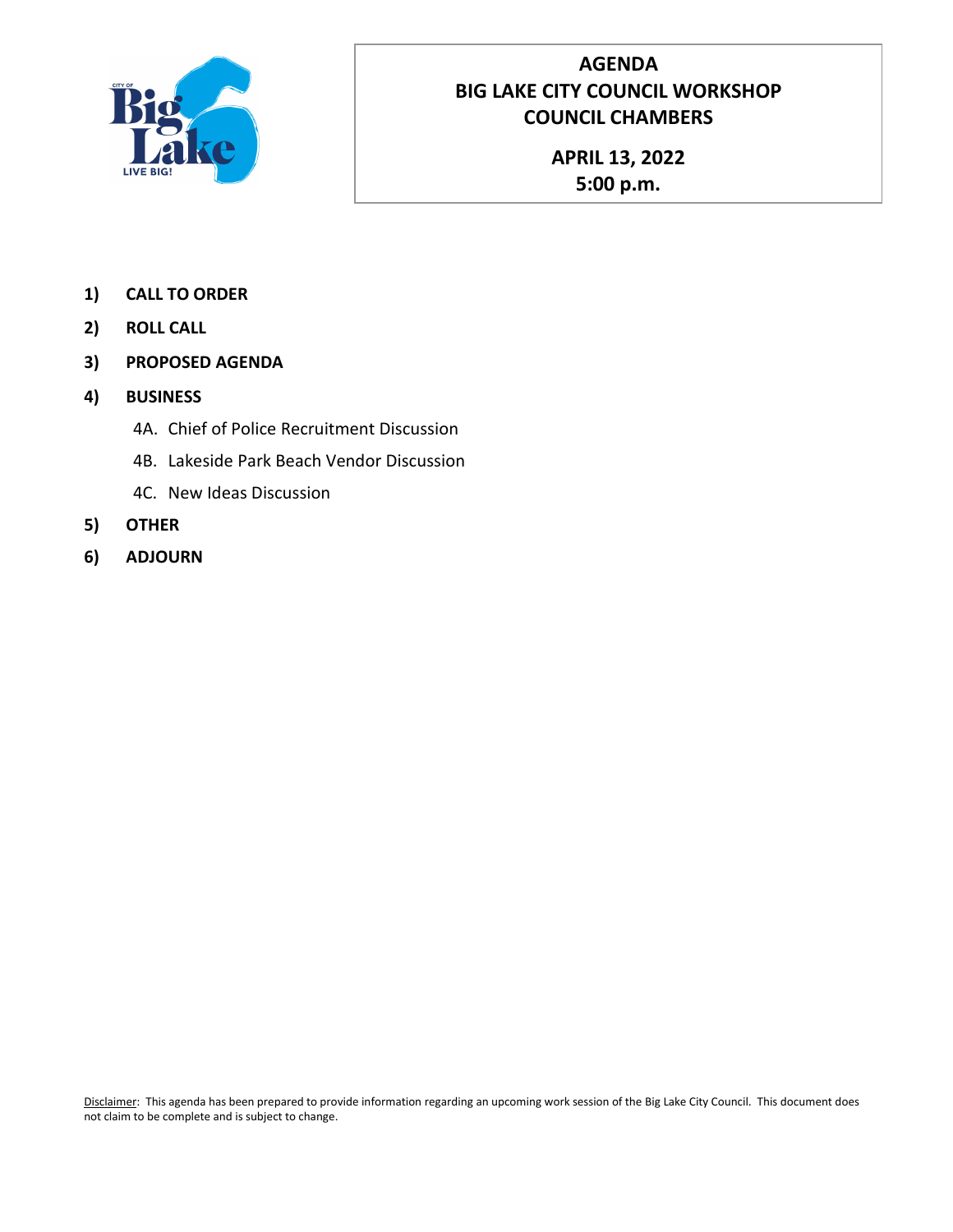

# **WORKSHOP ITEM Big Lake City Council**

| <b>Prepared By:</b>                                                         | <b>Meeting Date:</b>                                | Item No. |
|-----------------------------------------------------------------------------|-----------------------------------------------------|----------|
| Hanna Klimmek, Interim City Administrator                                   | 4/13/2022                                           | 4Α       |
| <b>Item Description:</b><br>Chief of Police / Emergency Manager Recruitment | <b>Reviewed By:</b> Deb Wegeleben, Finance Director |          |
| <b>Discussion</b>                                                           | <b>Reviewed By: N/A</b>                             |          |

#### *COUNCIL DIRECTION REQUESTED*

**N/A**

#### *BACKGROUND/DISCUSSION*

Sharon Klumpp, Director at Baker Tilly, would like to engage in a discussion with the City Council to talk about its role in the recruitment process for Big Lake's next Chief of Police / Emergency Manager.

#### *FINANCIAL IMPACT*

N/A

#### *STAFF RECOMMENDATION*

N/A

#### *ATTACHMENTS*

N/A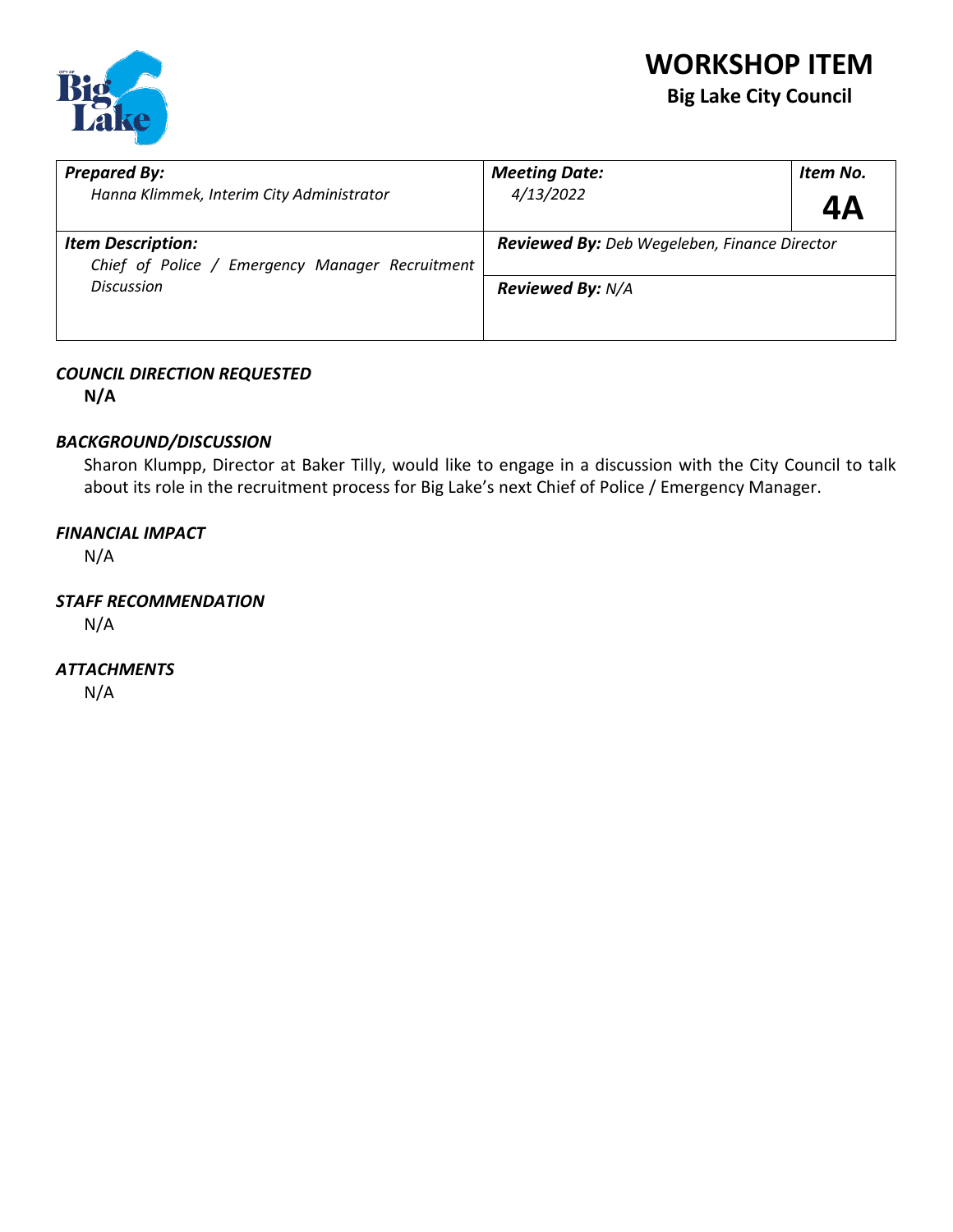

# **WORKSHOP ITEM Big Lake City Council**

| <b>Prepared By:</b><br>Hanna Klimmek, Interim City Administrator  | <b>Meeting Date:</b><br>Item No.<br>4/13/2022                          |  |
|-------------------------------------------------------------------|------------------------------------------------------------------------|--|
|                                                                   | 4Β                                                                     |  |
| <b>Item Description:</b><br>Lakeside Park Beach Vendor Discussion | <b>Reviewed By:</b> Norm Michels, Parks/Street/Fleet<br>Superintendent |  |
|                                                                   | <b>Reviewed By:</b> Deb Wegeleben, Finance Director                    |  |

#### *COUNCIL DIRECTION REQUESTED*

**Staff is requesting Council discussion and direction.** 

#### *BACKGROUND/DISCUSSION*

Staff have been communicating with a couple who live in the area and would like to create an LLC to provide kayak and paddle board rentals available by the hour or half/full days at Lakeside Park. They would like to provide this service to the local community, and those who visit, as an affordable recreational opportunity.

They have plans of starting with several kayaks and paddle boards. Based on interest and demand, their future plans include the addition of paddle boats and bikes. They are hoping to hire local high school juniors and seniors looking for summer work to staff the rentals, giving them experience in sales/marketing, customer service, entrepreneurship, and money management.

In their words, "a goal of ours is to highlight Big Lake and the beautiful amenities and recreation available in and around the water but also the wonderful access to shopping, dining, entertainment, and local business."

Staff reached out to the League of MN Cities asking for advice on what the city should require if the City Council were to want to move forward in allowing a vendor to provide recreational rentals at Lakeside Park. They advised the city should secure the following:

- Execute a written lease agreement defining the leased premises and the responsibilities of LLC/city
- Require the business to have a minimum of \$1,000,000 in commercial general liability insurance
- Require the city to be added as an "additional insured" to the business's liability insurance
- Require the business to defend and indemnify the city for any claims related to the business
- Get a certificate of insurance showing proof of the business's insurance

If the City Council is amenable to moving forward in working with the LLC, staff will bring a written lease agreement back for formal approval. From there, the vendor will work with Norm Michels, Parks/Streets/Fleet Superintendent, on where and when the LLC can operate.

#### *FINANCIAL IMPACT*

Staff would suggest to charge the LLC a \$200 lease agreement fee based on the fact that the city charges the same amount to the food vendors per the 2022 fee schedule.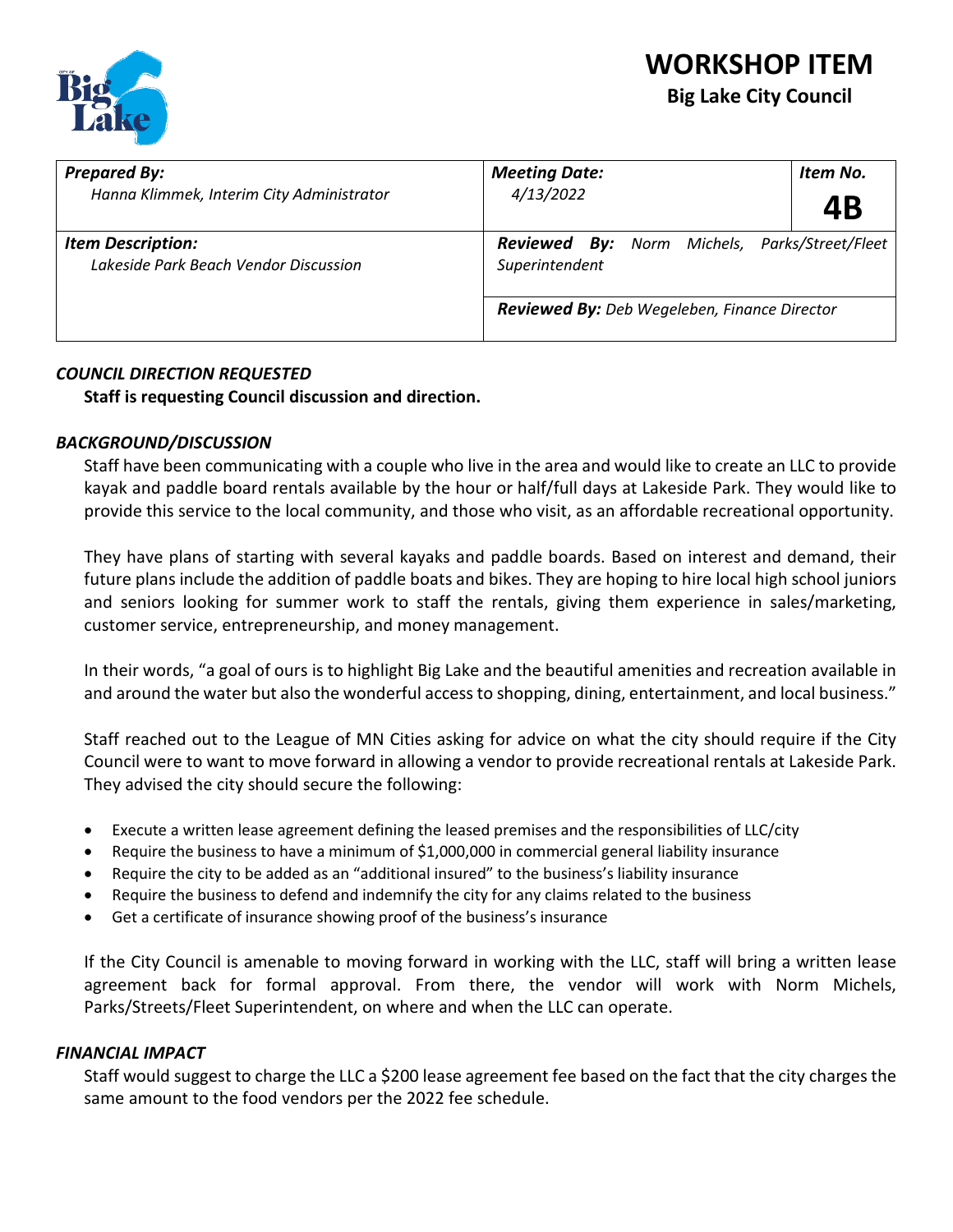## *STAFF RECOMMENDATION*

Staff is recommending that Council discuss and provide direction.

## *ATTACHMENTS*

N/A